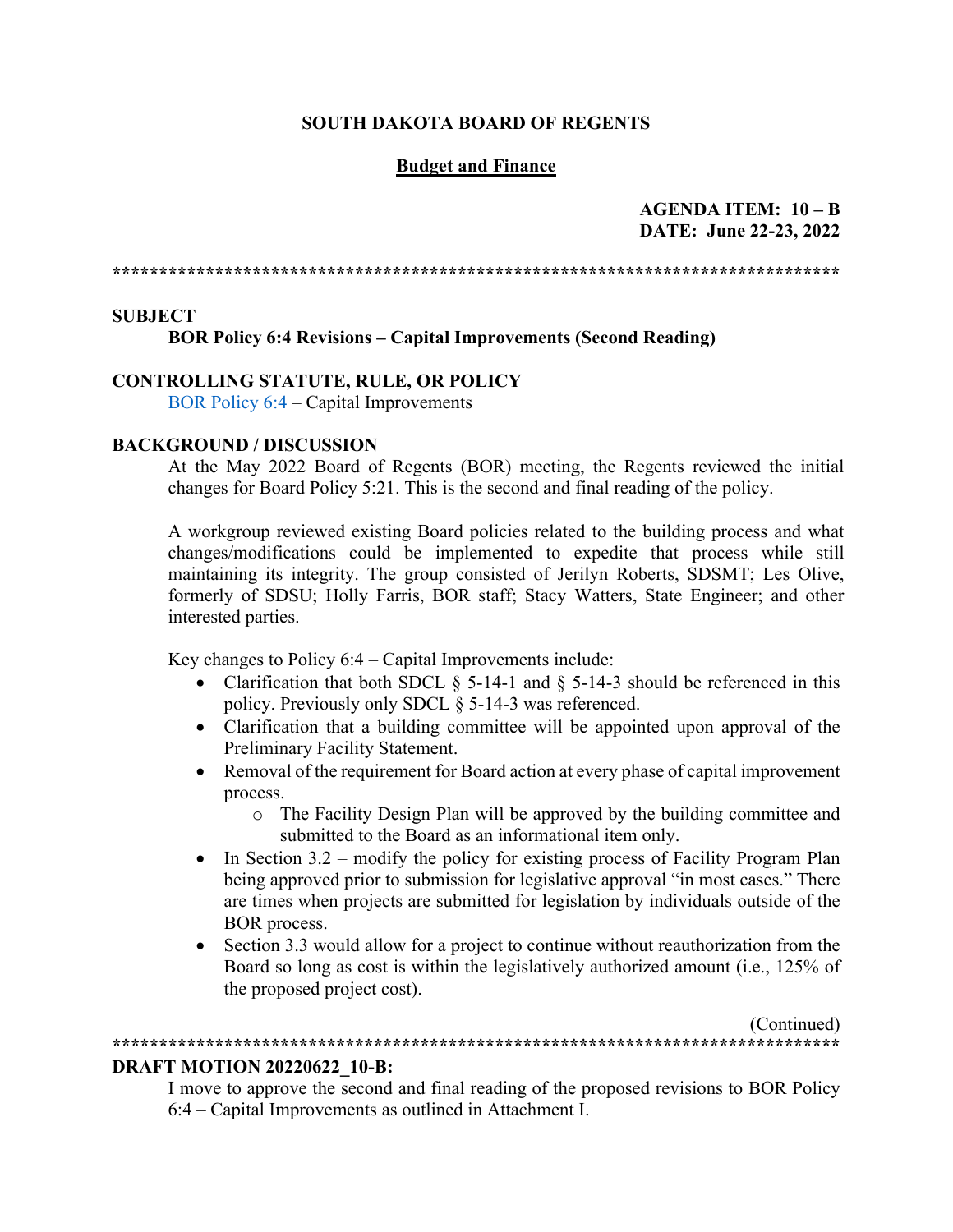BOR Policy 6:4 Revisions – Capital Improvements (Second Reading) June 22-23, 2022 Page 2 of 2

- Removal of the building committee approval of final bid documents and specifications in Section 3.4 to eliminate unnecessary delays in bidding.
- Removal of building committee approval of bids for Design-Bid-Build or GMP for construction manager at risk projects in Section 3.4.1.
- Additional clarification allowing the project to continue without reauthorization from the Board so long as cost is within the legislatively authorized amount (i.e., 125% of the proposed project cost) and funds are available.
- Section 6 clarifies the process flow under the proposed changes above.

## **IMPACT AND RECOMMENDATIONS**

Additional clarification on when a facility program plan or design plan may need to go back to the building committee and Board has been provided since the first reading in May 2022. Those additional revisions are noted below and highlighted in **yellow** in Attachment I.

## "**3. Review and Approval of Capital Improvements Requests**

…The Board will appoint a building committee upon approval of the Preliminary Facility Statement. In any phase of a project in which Board approval is not required but building committee approval is required, a building committee may refer the decision of the committee to the Board for review and approval.

- 3.4.1. If either the final cost estimates or the bids, including a reasonable contingency, are within one hundred fifteen percent of the previously approved estimated project cost and funds are available, the project can proceed.
- 3.4.3. The campus can work with OSE and the A/E firm to value engineer to get the project within budget. Any changes proposed by the BOA/OSE, the A/E, or the institution that would significantly alter the facility program plan or the design plan and building functionality or increase the project cost estimate in excess of one hundred fifteen percent of the estimated project cost previously approved must be reviewed and approved by both the building committee and the Board."

Board staff recommends approval of the second reading of the proposed revisions as outlined in Attachment I.

#### **ATTACHMENTS**

Attachment I – Proposed Revisions to BOR Policy 6:4 – Capital Improvements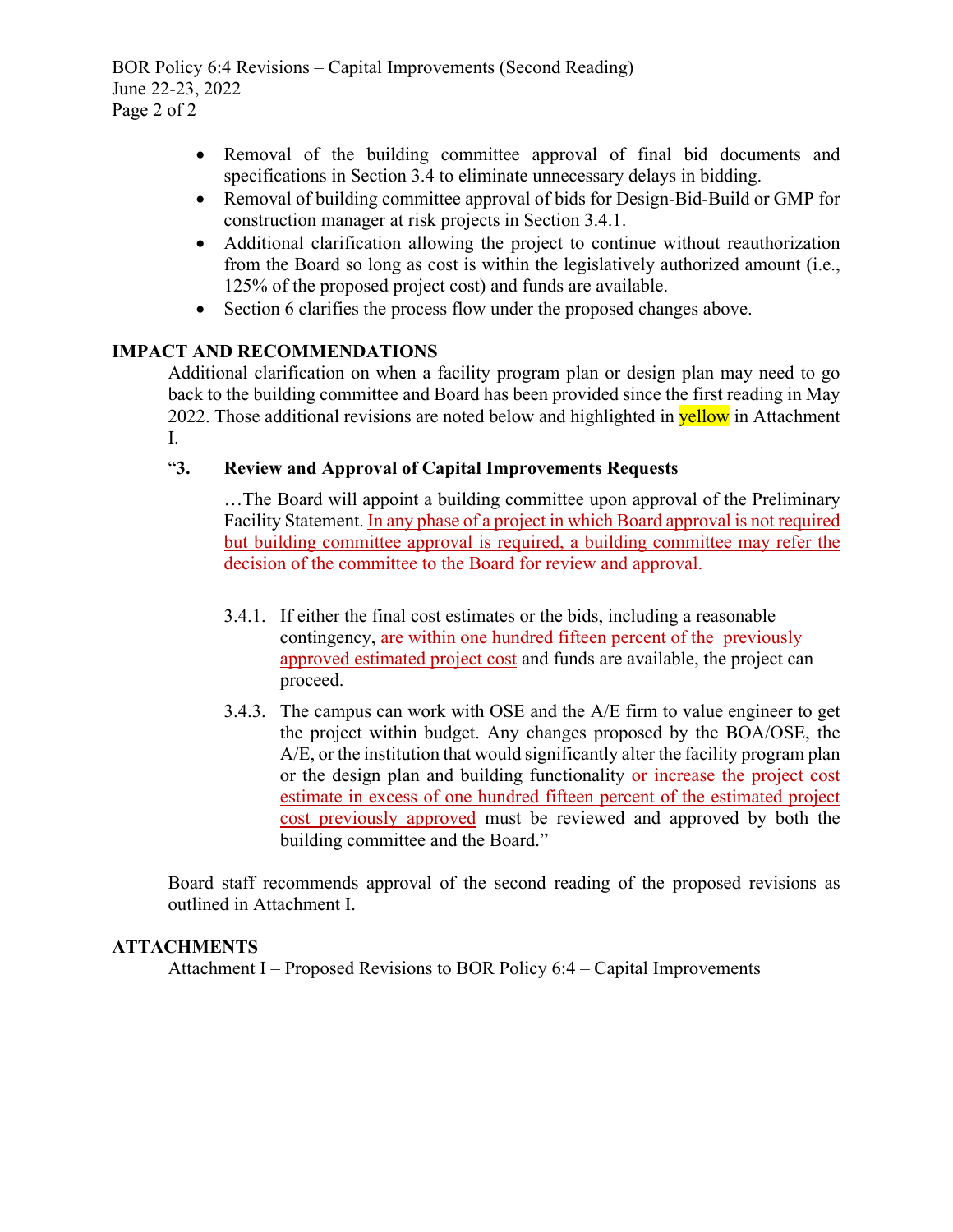# **SOUTH DAKOTA BOARD OF REGENTS**

# **Policy Manual**

## **SUBJECT:** Capital Improvements

## **NUMBER:** 6:4

## **A. PURPOSE**

To document the necessary steps for moving a capital project request forward.

## **B. DEFINITIONS**

**1. Capital Improvement:** Any new construction, addition, renovation, remodeling, or maintenance and repair project that has a total project cost of \$5.0M or more, including all related phase, shall be classified as a capital improvement. (SDCL 5-14-3). All new construction or any addition beyond mechanical space, regardless of building size or total project cost, will be considered a capital improvement. (SDCL 5-14-1 and 5-14-3). Any repair, renovation, or alteration project that has a cost of \$5.0M or more shall be classified as a capital improvement. (SDCL 5-14-3). All new construction or any addition beyond mechanical space, regardless of the cost, will be considered a capital improvement project.

## **C. POLICY**

Building committees are assigned to capital improvements and the universities must garner all the necessary approvals from the Board and building committee before proceeding to the next step.

#### **1. Scope of Chapter**

As provided in SDCL  $\S$  5-14-1, capital improvements include expenditures for new construction or for the purchase of land and improvements affixed to it. Policy Numbers 6:1 and 6:2 govern the purchase of land and improvements.

- 1.1. Capital improvements include:
	- The erection of a new facility;
	- The addition, expansion or extension of an existing facility that adds to the facility's overall external dimensions or adds to the total gross square footage of the facility;
	- Any major maintenance, repair, renovation or alteration project, as defined in Policy Number 6:6, whose cost exceeds \$5,000,000 whether done in phases or not.
- 1.2. Cost objects recognizable as capital improvement expenditures include: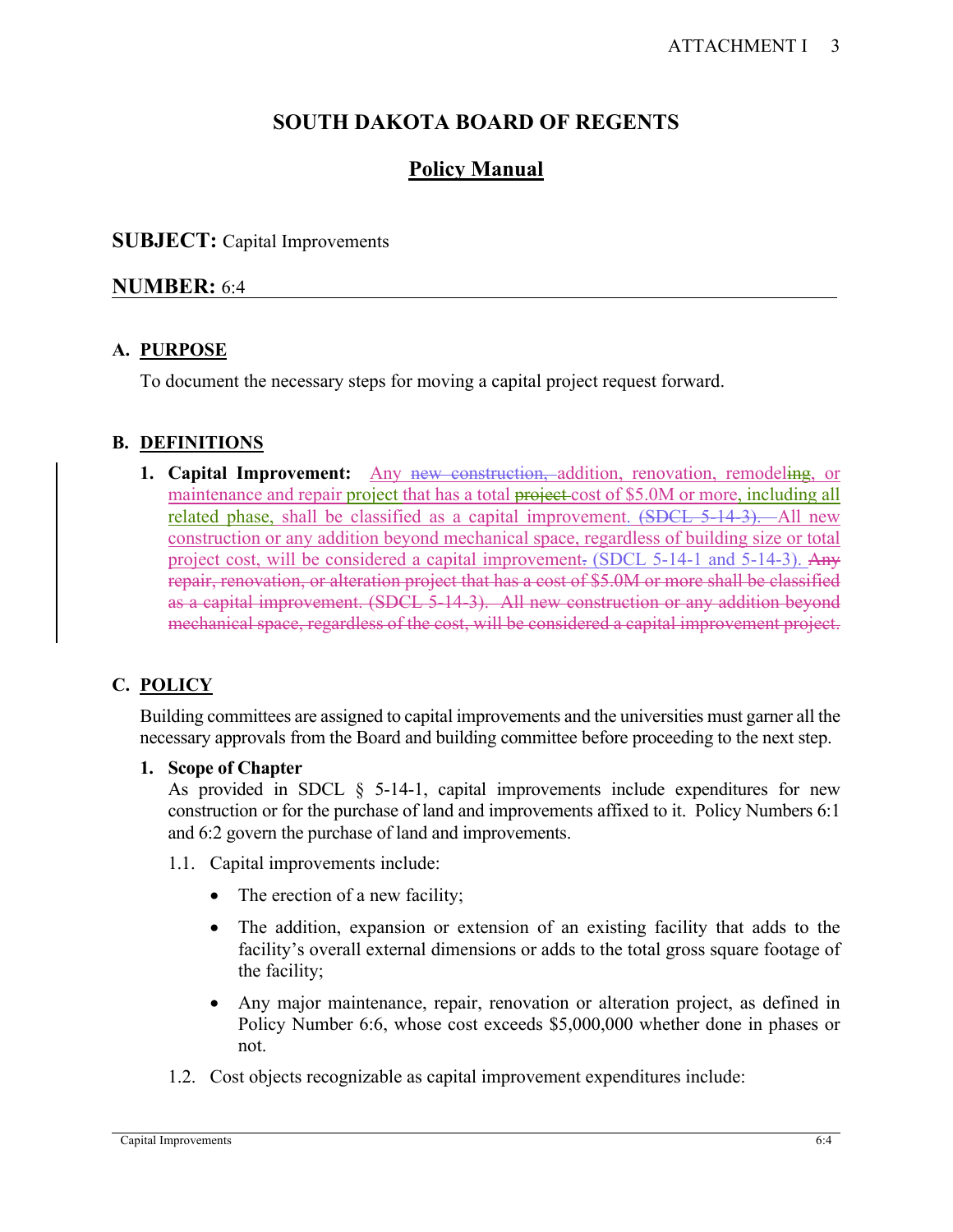Architectural and engineering services, site preparation, construction, furnishing, equipping such buildings and facilities or subsystems for use, including heating, plumbing, ventilation, water, sewer, and electrical facilities with necessary connections to existing systems, asbestos abatement where necessary, the construction of sidewalks, and the landscaping of grounds.

1.2.1. No costs associated with the acquisition of land may be charged against appropriations provided for new construction.

## **2. Justification for a New Facility**

Requests for capital improvements may be justified in one or more of the following circumstances:

- Where the new construction shall replace a facility or subsystem that has become inadequate through deterioration or obsolescence and that cannot be renovated at a cost below fifty percent of the facility replacement value;
- Where new construction shall provide the most effective and economical means to meet current operational requirements;
- Where new construction shall provide the most effective and economical means to meet new operational requirements, such as may arise from increased enrollments; and
- Where the new construction shall upgrade existing facilities or subsystems to reasonable standards of safety set forth in the applicable buildingsafety codes or other suitably documented safety standards.

## **3. Review and Approval of Capital Improvements Requests**

The review and approval of capital improvement projects involves four distinct phases. Board approval is required before a project may advance from one stage to another. All projects meeting the definition of a capital improvement project-should be submitted for approval as governed by Board Policy 6:6. -A flow chart detailing the Board's internal procedure can be found at the end of this policy. All non-revenue projects require legislative approval, which usually happens after the facility program plan although it may happen at different stages. The Board will appoint a building committee upon approval of the Preliminary Facility Statement. In any phase of a project in which Board approval is not required but building committee approval is required, a building committee may refer the decision of the committee to the Board for review and approval.

- 3.1. Preliminary Facility Statement Requests to the Board of Regents to initiate the formal review of proposed capital improvement projects must be accompanied by a preliminary facility statement prepared by the institution to the Board of Regents that addresses the following:
	- General programmatic needs to be addressed;
	- Analysis of the student body or constituents to be served;
	- Additional services to be offered;
	- Compliance with master plan;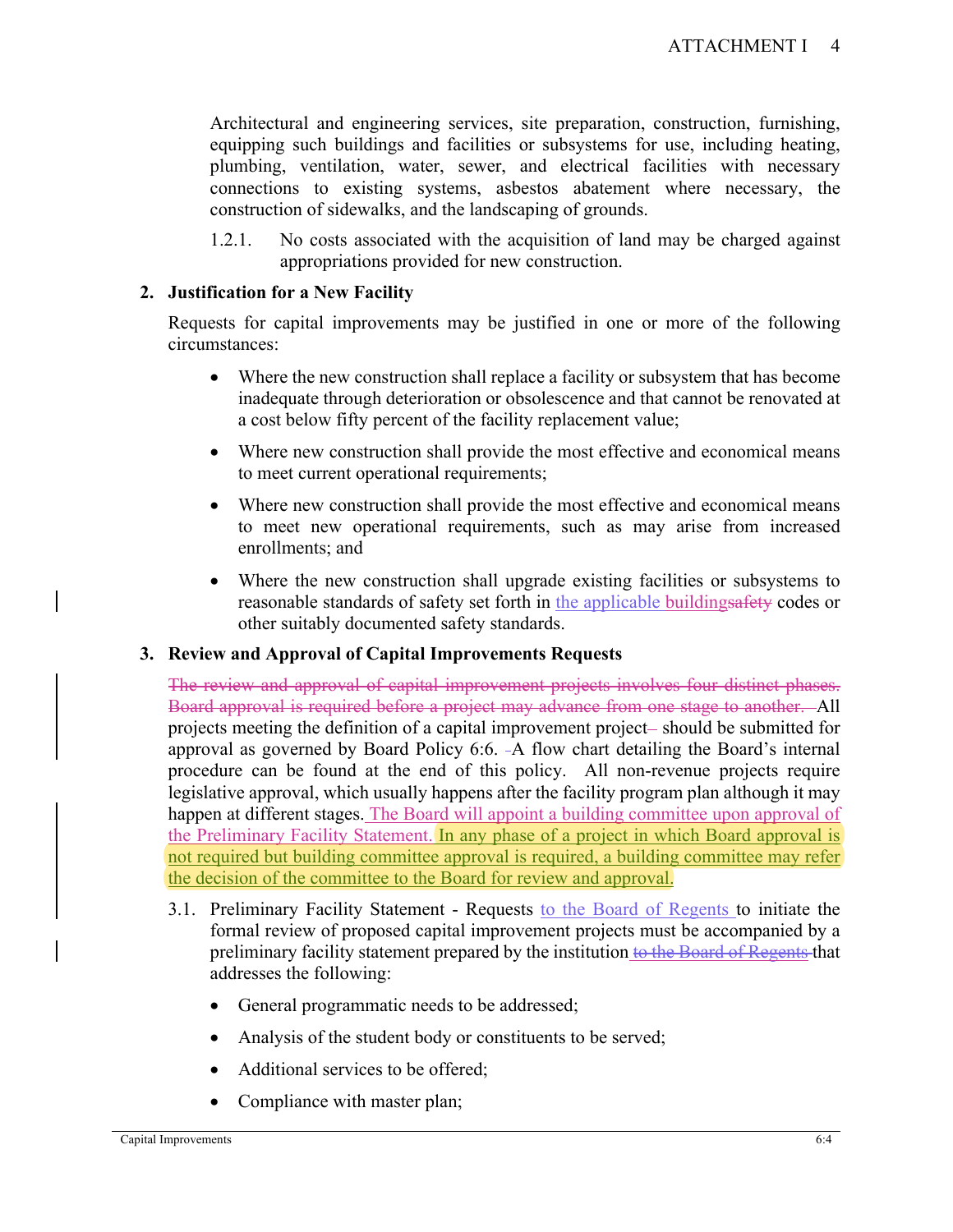- Analysis of needs assessment based on the facilities utilization report;
- Location;
- Reallocation or demolition of old space, if any;
- Proposed funding source/sources; and
- Budget for development of a Facility Program Plan.
- 3.2. Facility Program Plan If the Board authorizes the preliminary facility statement for a proposed capital improvement project, the institution shall prepare a facility program plan. The building committee must approve the program plan before sending to the BOR for approval. If an A/E firm will be involved in the development of the program plan, a building committee will need to be appointed to interview A/E firms for the purpose of developing the facility program plan and for the final design stage (see BOR Policy 6:5). In most cases,  $\pm$  the facility program plan must be approved before a capital improvement project is authorized for submission to the Legislature unless the project received legislative authorization through a previous capital improvement planning process. The program plan shall address the following:
	- Initial cost estimates and  $F$  fund Sources The funding plan for the project must identify the specific sources of the revenue and the financing structure that will be used to cover all of the costs associated with the project including but not limited to: planning costs, design costs, testing, infrastructure, construction, equipping the facility, land purchase, and landscaping.
	- Programmatic justification for discrete spaces (classrooms, offices, etc.);
	- Gross square footage;
	- Site analysis;
	- Description of key building features;
	- Illustrative floor plans;
	- Initial cost estimates and funding sources;
	- Maintenance and Repair The campus must provide the Board with a funding plan on how they will meet the 2% M&R requirement on any capital improvement project. The funding plan must be specific as to the funding sources that will be used for maintenance and repair. The plan cannot reduce or negatively impact the funds already dedicated to maintenance and repair.
	- On-going operational costs The campus must include the budget and funding sources for ongoing operational costs including janitorial, utilities, and other costs. The operational cost projections should identify the estimates of utilities, custodial and maintenance services, supplies, materials, equipment, etc.;
- 3.3. Facility Design Plan

The Facility Design Plan must be approved by the building committee prior to beingand submitted to the Board at the the Board's next regularly scheduled meeting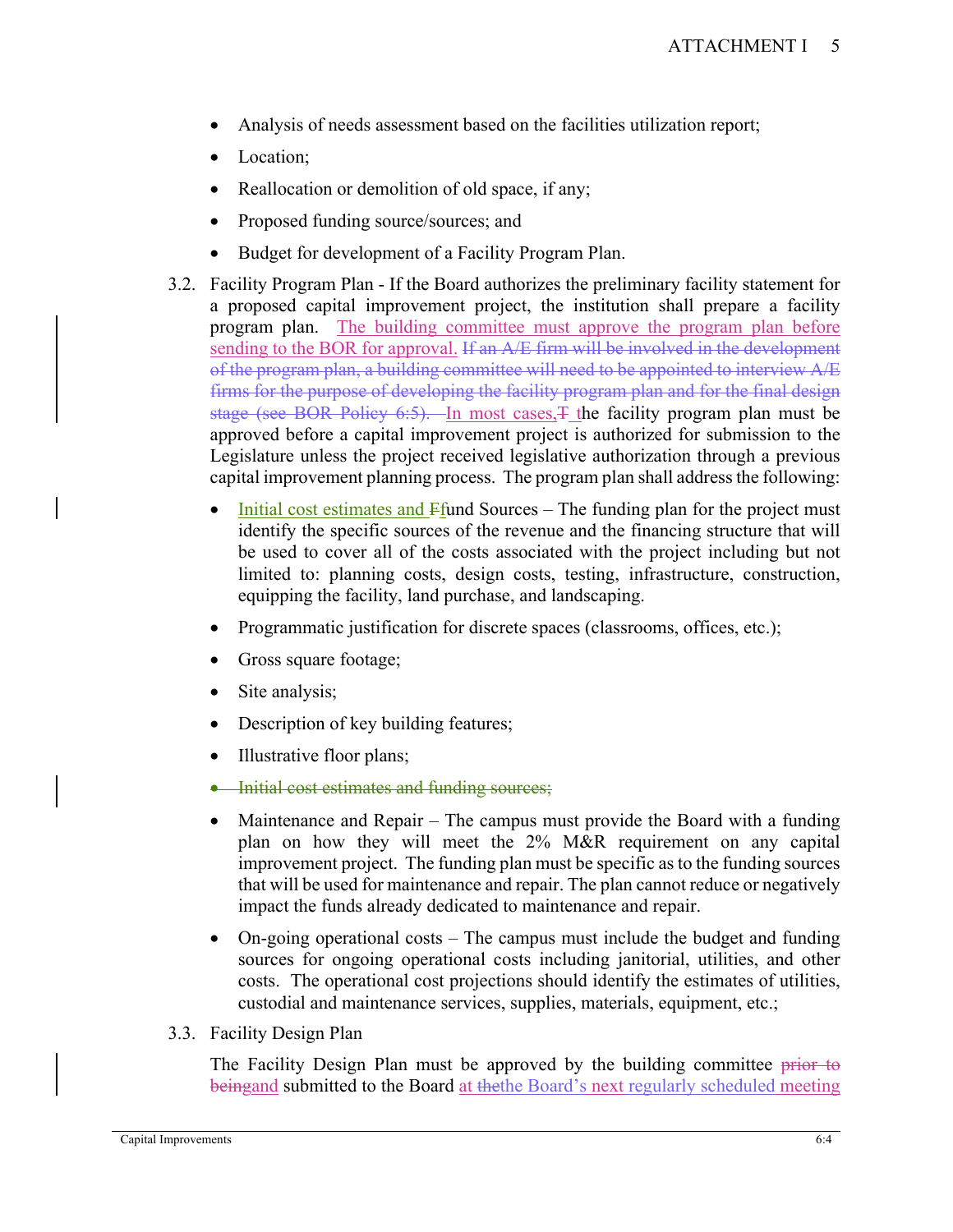for informational purposesfor approval. Once this step is complete the project can continue through construction as long as the project cost is within the legislative authority. This phase of the project planning process shall address the following:

- Architectural, mechanical, and electrical schematic design;
- Changes from facility program plan;
- Impact to existing building or campus-wide heating/cooling/ electrical systems;
- Total construction cost estimates (see 1.2.); and
- Changes from cost estimates for operational or M&R expenses.
- 3.3.1. The facility design costs should be part of the project costs and funded out of the approved revenue sources for the project.
- 3.3.2. If the facility is a non-revenue capital improvement project, the Board may approve the submission of legislation to authorize the construction and secure funding for the project.
- 3.3.3. Final Board approval of the project is granted with approval of the Facility Design Plan.

## 3.4. Facility Bid Documents

The campus must submit a report to the Building Committee and BOR notifying them of the bid date or guaranteed maximum price ("GMP") and project budget. Once the bid or GMP for construction manager projects is received, the campus must provide a notification to the building committee of actions taken as a result of the bid processthe bid results and award of the bid (i.e. alternates chosen, project budget based on bid results, and value of an awarded project if the bids are not within budget). After the Board's approval of the facility design plan in 3.3.3. above, the building committee will proceed with final bid documents.

3.4.1. The final bid documents, including plans and specifications, must be reviewed and approved by the building committee prior to issuing the bid documents to contractors for bids. This review and approval may be concurrent with BOA/OSE and institutional final review and approval.

- 3.4.12. If either the final cost estimates or the bids, including a reasonable contingency, are within one hundred fifteen percent of the legislative spending authority previously approved estimated project cost and funds are available, the project can proceed.exceed the approved level of funding, the project must come back to the Board for approval of a revised budget.
- 3.4.3. The campus building committee can work with OSE and the A/E firm to value engineer to get the project within budget. Any changes proposed by the BOA/OSE, the A/E, or the institution that would significantly alter the facility program plan or the design plan and building functionality or increase the project cost estimate in excess of one hundred fifteen percent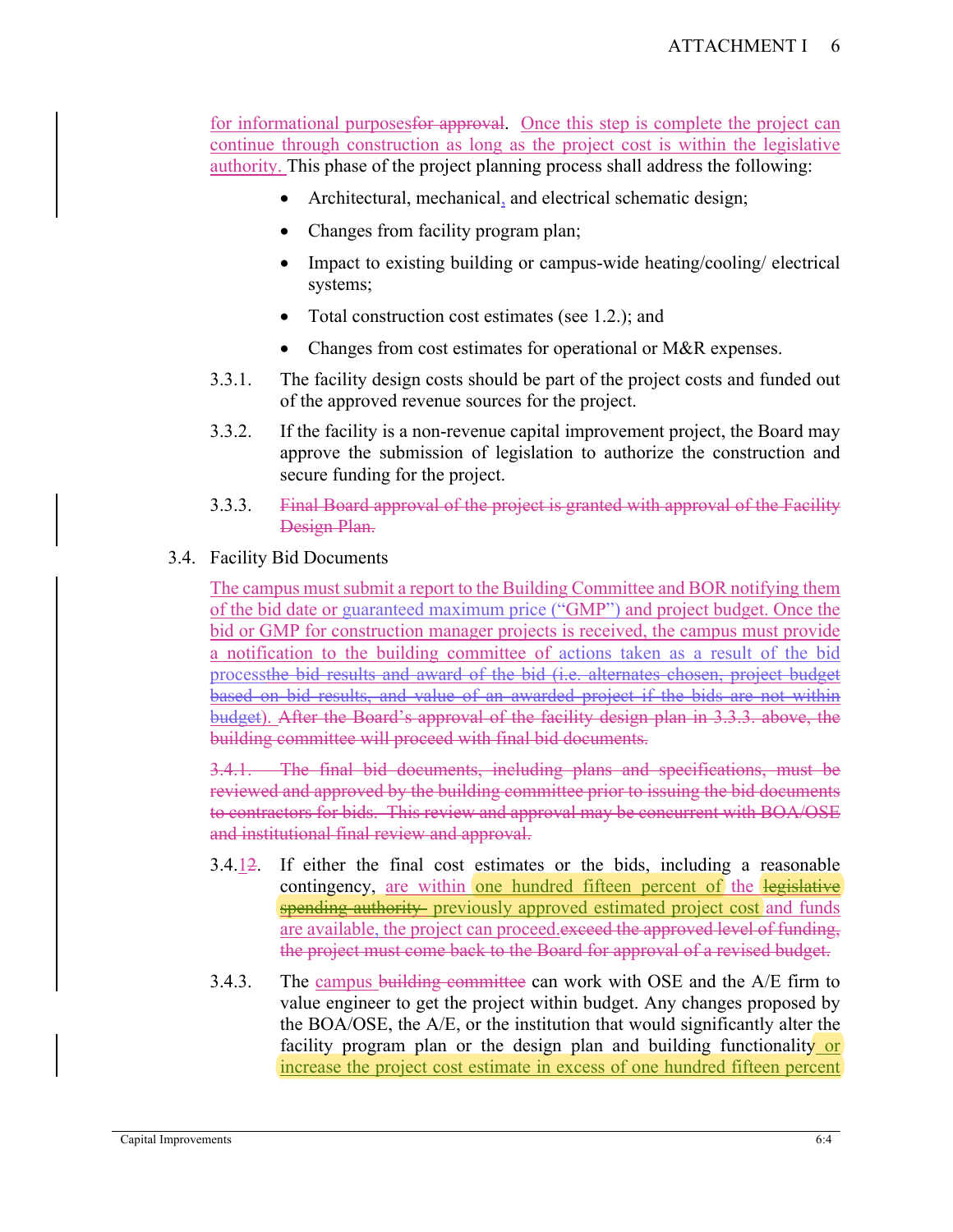of the previously approved estimated project cost -must be reviewed and approved by both the building committee and the Board.

3.5. Construction

The project proceeds to construction as long as Oonce the bids are approved by the building committee and the financing plan is in place<sub>1</sub>, the project proceeds to construction.

#### **4. Capital Improvement List**

As part of the annual budget requests, the institutions will be asked for prioritized capital project lists for academic and for revenue projects. The lists will provide estimated costs as well as the proposed fund sources. Projects placed on the capital improvement list should not be placed on maintenance and repair lists.

4.1. A capital improvement status report will be provided to the Board at each meeting identifying the status and stage of each active capital improvement project.

#### **5. Bureau of Administration Responsibility**

The Bureau of Administration shall be responsible for all capital improvements pursuant to SDCL § 5-14-2 and the funds appropriated shall be paid on warrants drawn by the state auditor on vouchers duly approved by the Bureau of Administration, the authorized representative of the institution and the board.

#### 6. **Construction Methodologies**

The following flowchart identifies the approvals necessary using the common building methods used by the state and the Board.

| Design-Bid-Build                                                                                       | <b>Construction Management</b><br>@ Risk                                                               | Design-Build                                                                                        |
|--------------------------------------------------------------------------------------------------------|--------------------------------------------------------------------------------------------------------|-----------------------------------------------------------------------------------------------------|
| Campus selects design firm to<br>conduct space planning and<br>architectural programming<br>(optional) | Campus selects design firm to<br>conduct space planning and<br>architectural programming<br>(optional) | Campus selects design firm to conduct<br>space planning and architectural<br>programming (optional) |
| <b>Campus Prepares Preliminary</b><br>Facility Statement for a Capital<br>Project                      | Campus Prepares Preliminary<br>Facility Statement for a Capital<br>Project                             | Campus Prepares Preliminary Facility<br>Statement for a Capital Project                             |
| <b>Board Approves Preliminary</b><br><b>Facility Statement</b>                                         | <b>Board Approves Preliminary</b><br><b>Facility Statement</b>                                         | Board Approves Preliminary Facility<br>Statement                                                    |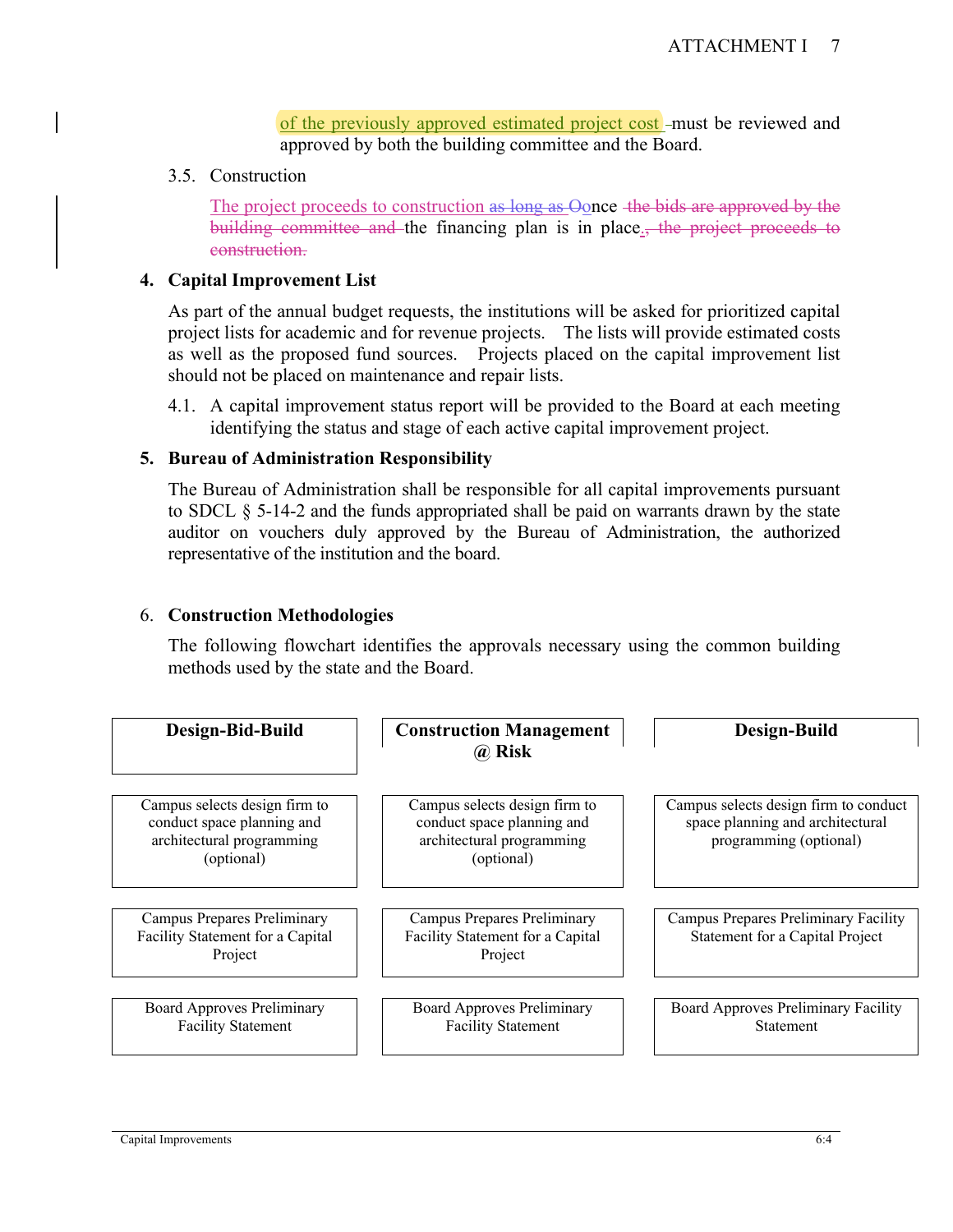## ATTACHMENT I 8

| <b>BOR President Assigns Building</b>                                               | <b>BOR President Assigns Building</b>                                               | <b>BOR President Assigns Building</b>                                                                       |
|-------------------------------------------------------------------------------------|-------------------------------------------------------------------------------------|-------------------------------------------------------------------------------------------------------------|
| Committee                                                                           | Committee                                                                           | Committee                                                                                                   |
| Submit Work Request to BOR/OSE                                                      | Submit Work Request to BOR/OSE                                                      | Submit Work Request to BOR/OSE                                                                              |
| (for planning purposes or the full                                                  | (for planning purposes or the full                                                  | (for planning purposes or the full                                                                          |
| project)                                                                            | project)                                                                            | project)                                                                                                    |
| Building Committee Interviews &                                                     | Building Committee Interviews &                                                     | Campus & OSE Interviews,                                                                                    |
| Selects Architect/Engineer                                                          | Selects Architect/Engineer                                                          | Selects/Procures Criteria Developer                                                                         |
| Programming & Schematic Design                                                      | Programming & Schematic Design                                                      | Programming & Criteria Development                                                                          |
| Completed by Campus/OSE/AE                                                          | Completed by Campus/OSE                                                             | & Concept Preparation                                                                                       |
| Design Development Completed by<br>Campus/OSE/AE (optional)                         | Design Development Completed by<br>Campus/OSE (optional)                            | Design Criteria & RFP for Design-<br>Builder Completed by Campus, OSE,<br>& Criteria Developer              |
| Campus Develops Facility Program                                                    | Campus Develops Facility Program                                                    | Campus develops Facility Program                                                                            |
| Plan                                                                                | Plan                                                                                | Plan                                                                                                        |
| Building Committee and BOR<br>Approves the Facility Program Plan                    | Building Committee and BOR<br>Approves the Facility Program Plan                    | Building Committee and BOR<br>Approves the Facility Program Plan<br>(optional)                              |
| Gain Legislative Approval (Note:                                                    | Gain Legislative Approval (Note:                                                    | Gain Legislative Approval (Note:                                                                            |
| Legislative approval may be                                                         | Legislative approval may be                                                         | Legislative approval may be obtained                                                                        |
| obtained at PFS, FPP, or FDP)                                                       | obtained at PFS, FPP, or FDP)                                                       | at PFS, FPP)                                                                                                |
| Submit Work Request to BOR/OSE<br>(for the full project if not submitted<br>before) | Submit Work Request to BOR/OSE<br>(for the full project if not submitted<br>before) | OSE Solicits for Design Build Firms<br>for Pre-Qualification                                                |
| Project proceeds through design<br>development                                      | Building Committee Interviews &<br><b>Selects Construction Manager</b>              | <b>Building Committee Approves Design</b><br>Criteria, Budget, and List of Pre-<br>qualified Firms          |
| Campus Prepares Facility Design<br>Plan                                             | Project proceeds through design<br>development                                      | Pre-Qualified Firms Distributed RFP<br>and Design Criteria to Provide<br>Competitive Design-Build Proposals |
| Campus submits Facility Design<br>Plan to Building Committee for<br>approval.       | Campus Prepares Facility Design<br>Plan                                             | Proposals Reviewed and Scored by<br>OSE/Campus                                                              |

Capital Improvements 6:4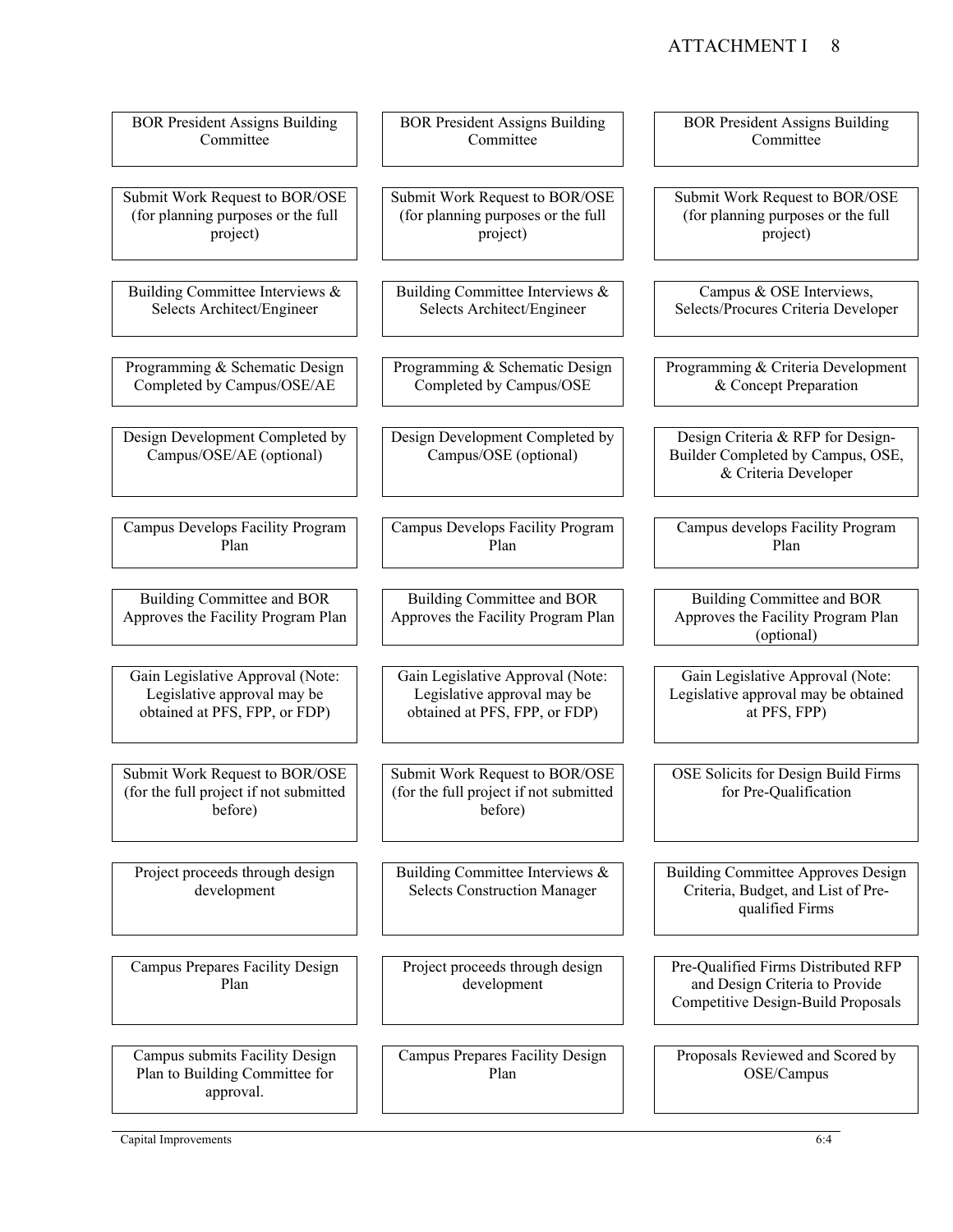Campus submits Facility Design Plan to BOR as information item for a regularly scheduled BOR meeting if within 115% of originally approved project cost. Obtain Board approval if exceeds 115%.

> Project Proceeds through Construction Documents

Campus Notifies Building Committee and Board of Regents that Plan & specifications are complete, and project will proceed to bidding (notification becomes information item for regularly scheduled BOR meeting)

Campus Notifies Building Committee and Board of Regents of bid results, negotiations made (if applicable), and project budget (notification becomes information item for regularly scheduled BOR meeting if within 115% of originally approved project cost. Obtain Board approval if exceeds 115%.)

\*If not within Legislatively Approved Spending Authority or project must be redesigned significantly then the revised project must be reviewed and approved by the Building Committee

Project is Bid Guaranteed Maximum Price Established Campus Notifies Building Committee and Board of Regents that plans & specifications have been developed to sufficient detail and Guaranteed Maximum Price has been established with Construction Manager (notification becomes information item for

Campus submits Facility Design Plan to Building Committee for approval.

Campus submits Facility Design Plan to BOR as information item for a regularly scheduled BOR meeting if within 115% of originally approved project cost. Obtain Board approval if exceeds  $115%$ .

Design Continues and Campus/OSE/AE/Contractor develop project design to secure Guaranteed Maximum Price

l

regularly scheduled BOR meeting if within 115% of originally approved project cost. Obtain Board approval if exceeds 115%.)

Project proceeds through final design, bidding, and award of bid packages (may be completed in stages)

Design-Build Firm Selected to Provide Best & Final Offer

Campus provides report to BOR of pre-qualification process and selection of design-build firm (report is shared as information item to BOR at regularly scheduled meeting if within 115% of originally approved project cost. Obtain Board approval if exceeds 115%.)

Project Proceeds through Design, Bidding, & Construction

OSE Oversees Project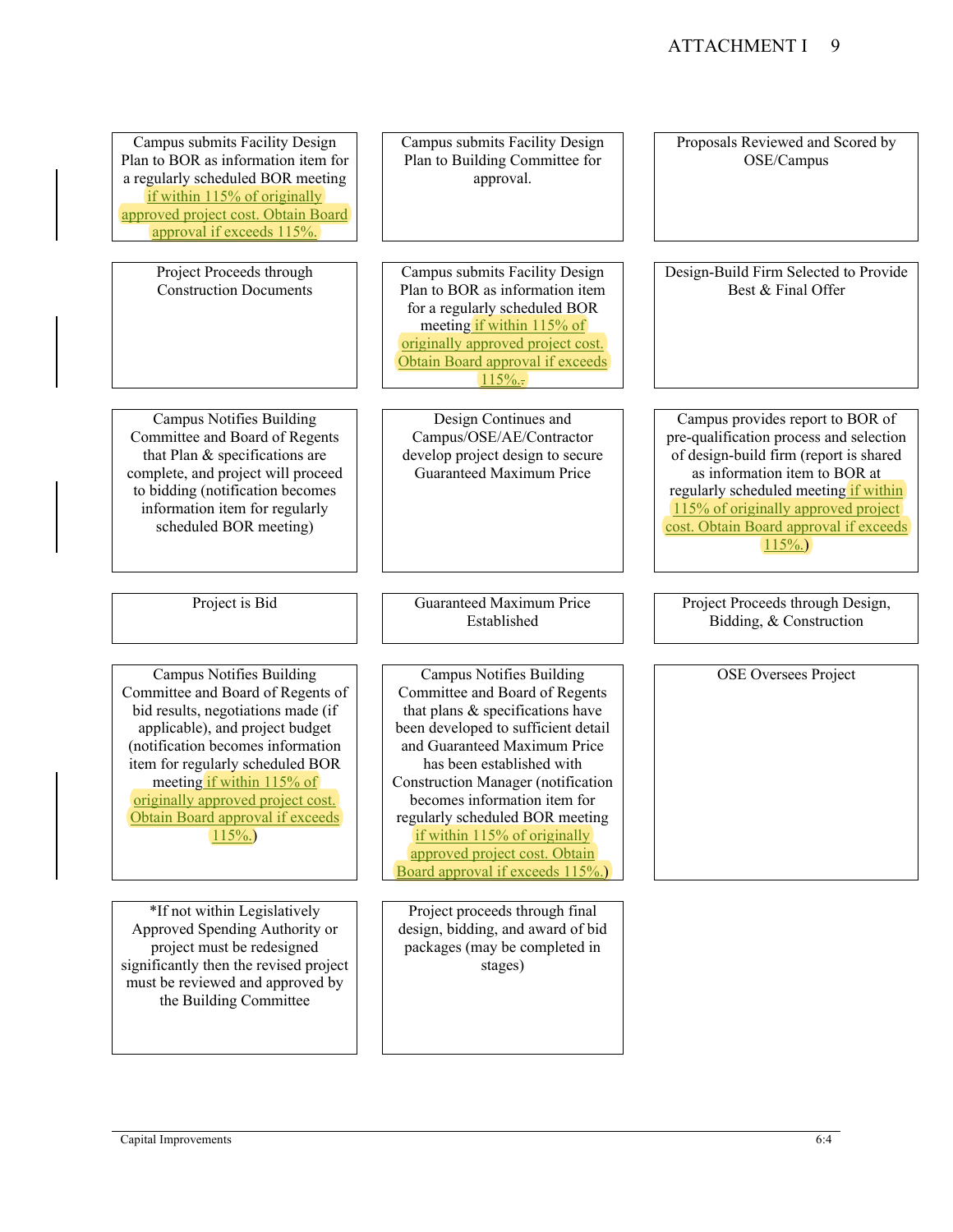## ATTACHMENT I 10

Project proceeds to Construction and Occupancy

Project proceeds to Construction and Occupancy

OSE Oversees Project OSE Oversees Project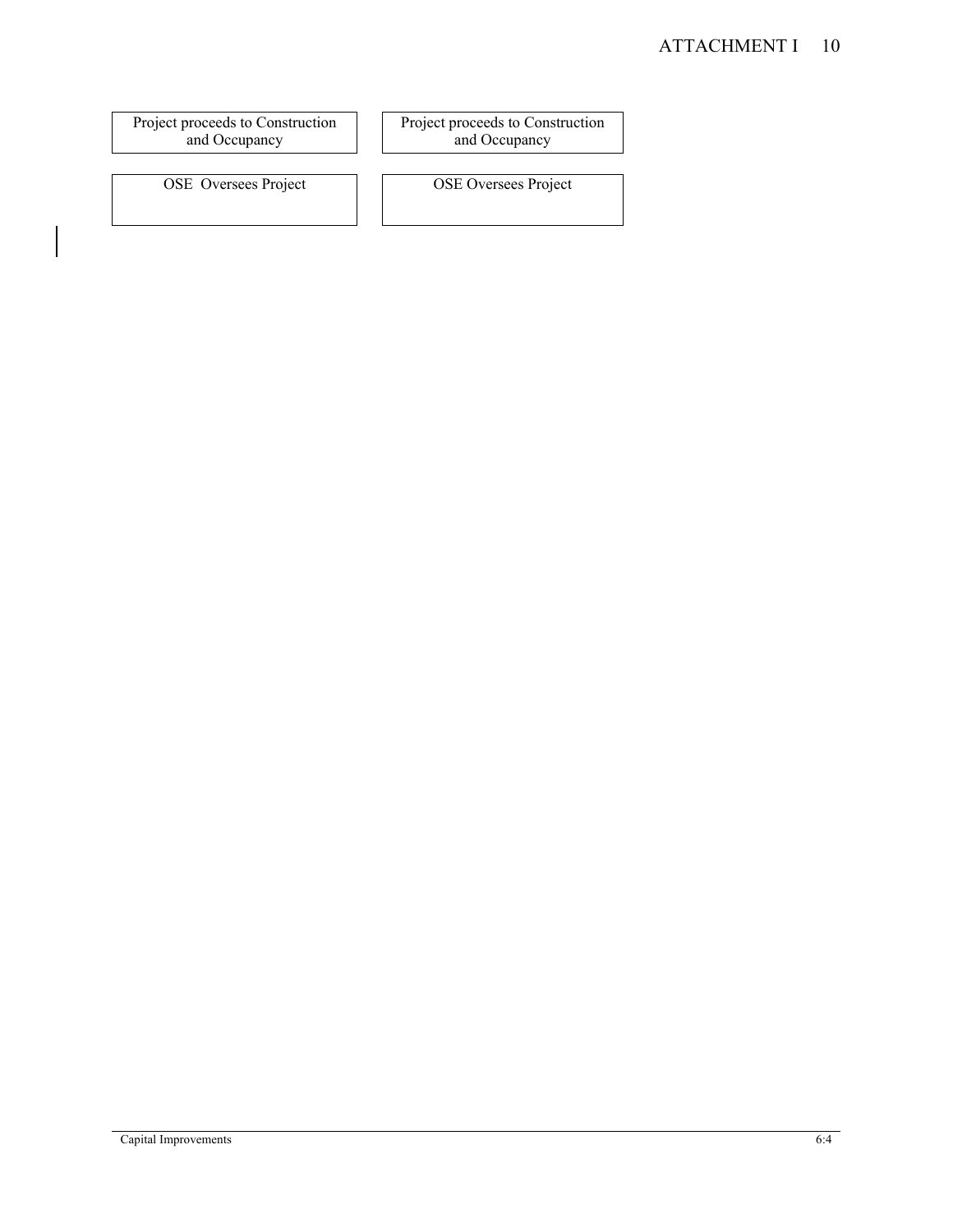

Capital Improvements 6:4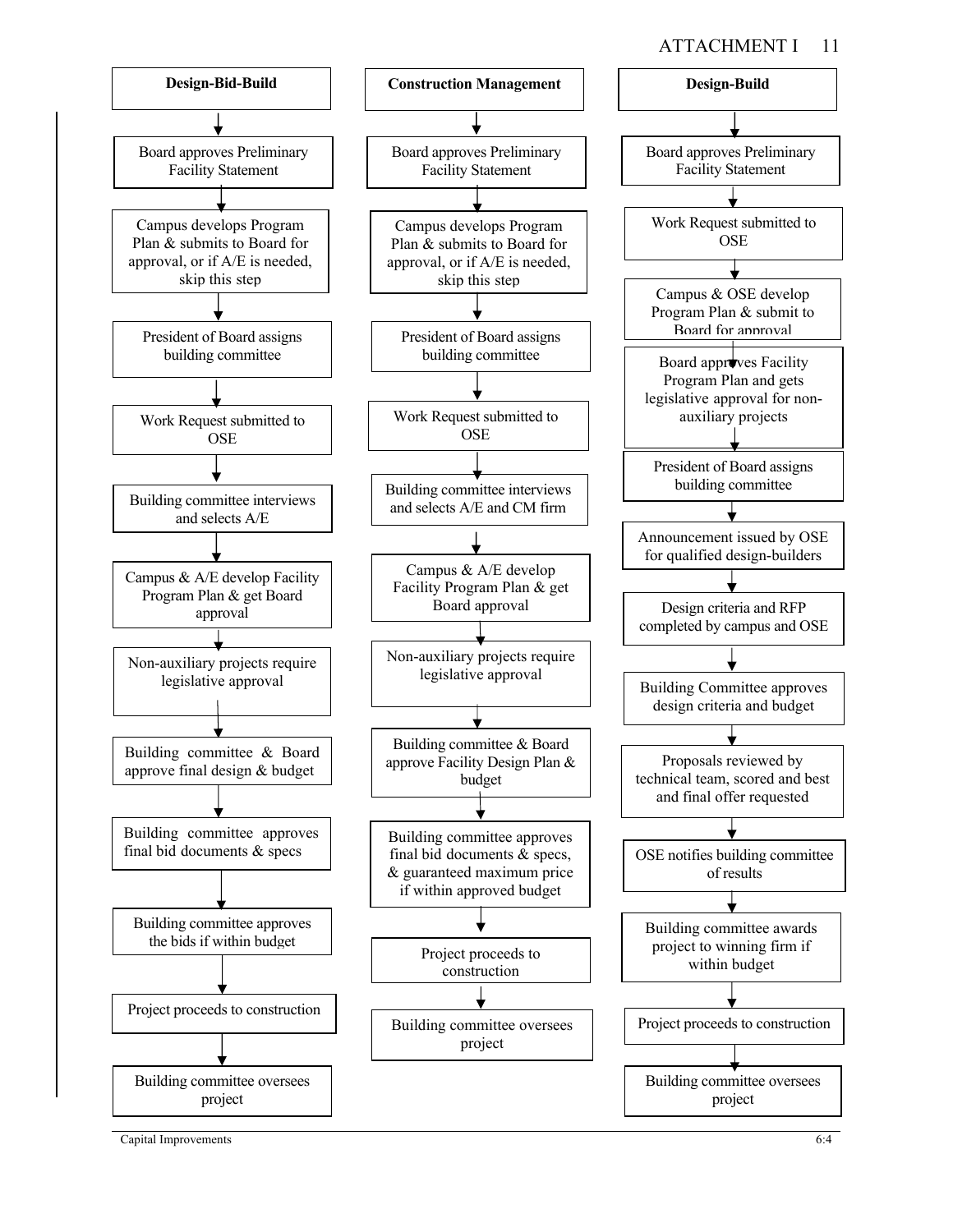# **FORMS/APPENDICES:**

None.

# **SOURCE:**